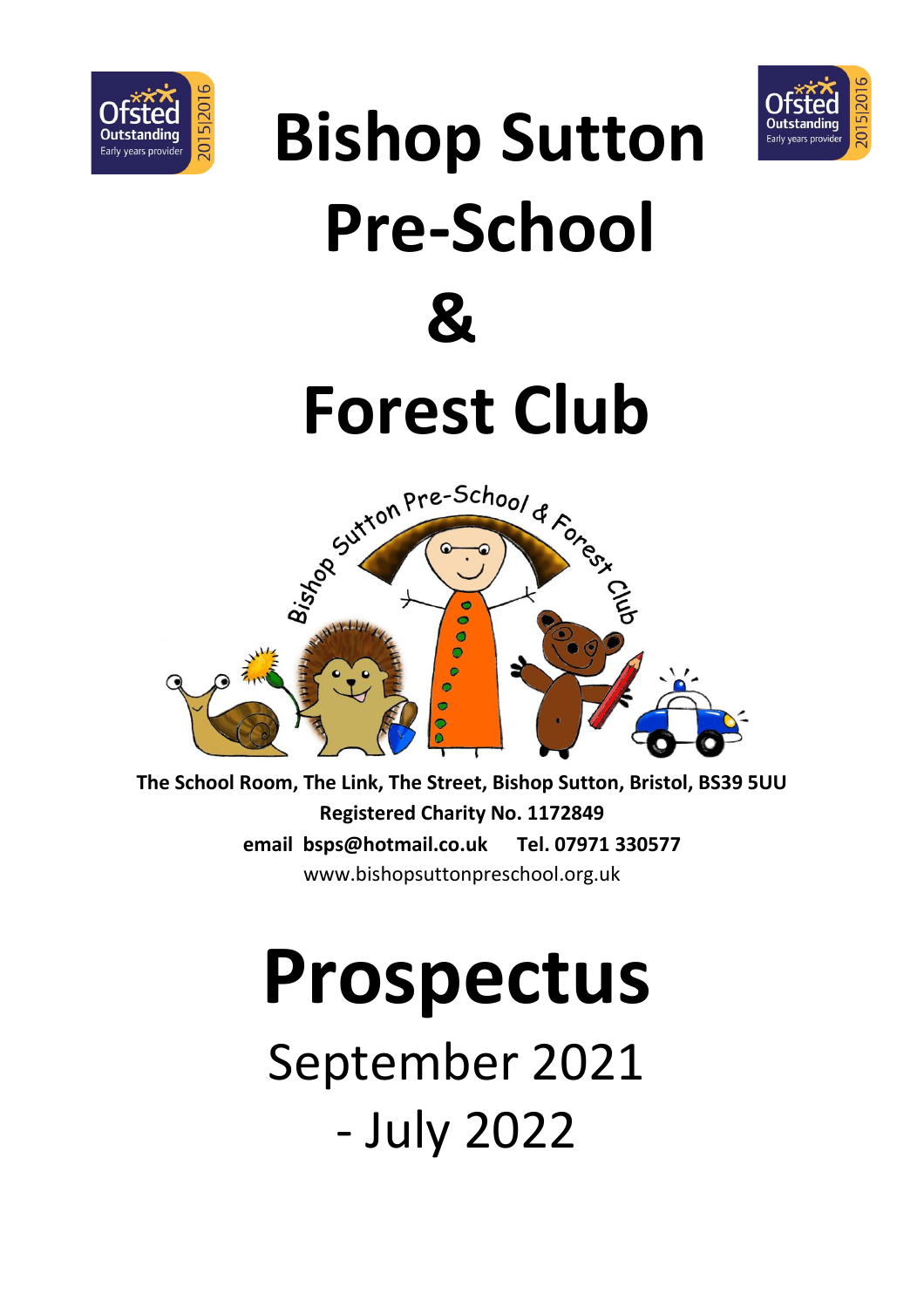# **Welcome to Bishop Sutton Pre-School & Forest Club**

A lot of things have changed in the world since Bishop Sutton Pre-School was first established way back in 1969 in the schoolroom at the Methodist Hall, but although it is a long time some things never change, and our commitment to the children is one of them. A dedicated team of staff and strong roots in the community have always been our strengths and they continue to help us nurture the young minds of local children and help them reach their own unique potential.

Pre-School has been based in the old schoolroom in Bishop Sutton since it began and our location and facilities are among our biggest assets. With a spacious school room and two lovely outdoor play areas we can offer children that all-important space to run around, explore and learn through play,

While parents can rest assured that their children are safe, secure and most importantly, happy.

We think our pre-school is pretty special and judging by the smiles and laughter that dominate our day the children think so too. But don't take our word for it – come and see for yourself. Parents and Carers are always welcome to come and have a look around.

#### **ABOUT US**

Bishop Sutton Pre-School is a registered charity and a member of the Early Years Alliance (EYA). We are part of the Bath and North East Somerset (B&NES) Early Years Partnership and have excellent links with local primary schools and other Early Years providers.

*'We believe that every child matters and our aim, in everything we do, is to allow them to enhance their development and education in a safe, secure and stimulating environment.'*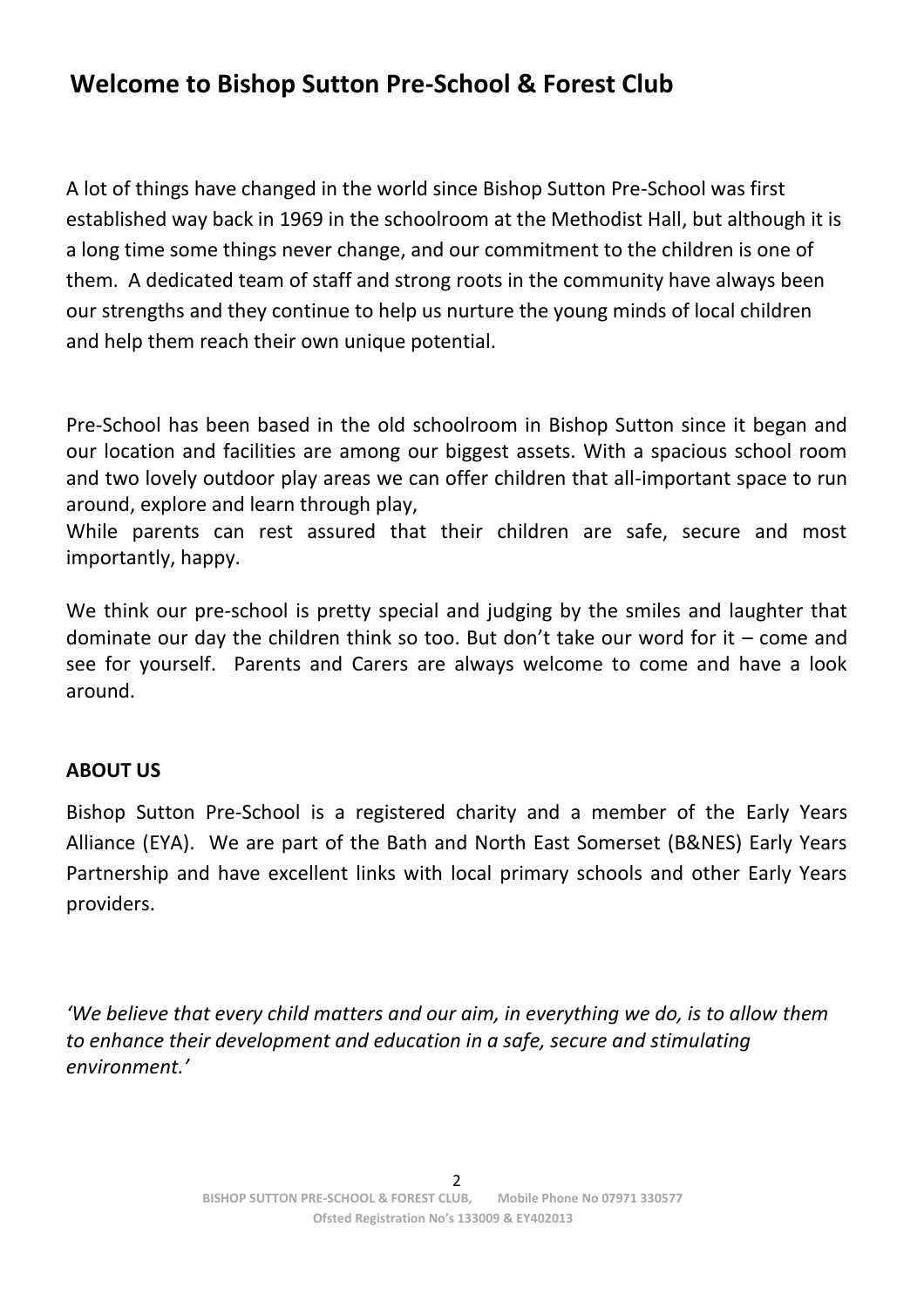# **A FEW 'OUTSTANDING' WORDS FROM OFSTED ...**

We are registered with OFSTED under the Children Act 1989 and as such are inspected regularly.

Being judged as 'Outstanding' in both of our groups – the 'Pre-school' and our 'Forest Club'.

Copies of both of our reports are available at Pre-school or can be viewed on the OFSTED website. Here are a few of the inspector's wonderful comments...

*"The managers and staff are a highly experienced, knowledgeable and effective team. They have an outstanding knowledge of how children learn and they ensure that all children make rapid progress relative to their starting points". (Pre-school)*

*"The staff are highly effective role models for respectful behaviour. Children learn to share and take turns; their behaviour is excellent". (Pre-School)*

*"Children thrive on the challenge, support and care that the staff provide; they are exceptionally confident, active and self-motivated learners". (Pre-School)*

*"Parents are full of praise for the pre-school. They say that their children are extremely happy and settle very quickly. Parents are impressed by how very eager their children are to attend each day and with the excellent progress they make". (Pre-School)*

*"The managers are exceptionally committed to making the benefits of outdoor learning available to all children. Their skilful practice is recognised as exemplary within the county". (Forest Club)*

*"The knowledgeable staff have extremely high expectations of what children can achieve. Staff provide a vast range of highly challenging opportunities for learning in all areas of the curriculum. Children are highly motivated, eager to explore and develop a great love for learning". (Forest Club)*

*"Children learn from the very caring staff and demonstrate much care and kindness towards each other, which is delightful to see". (Forest Club)*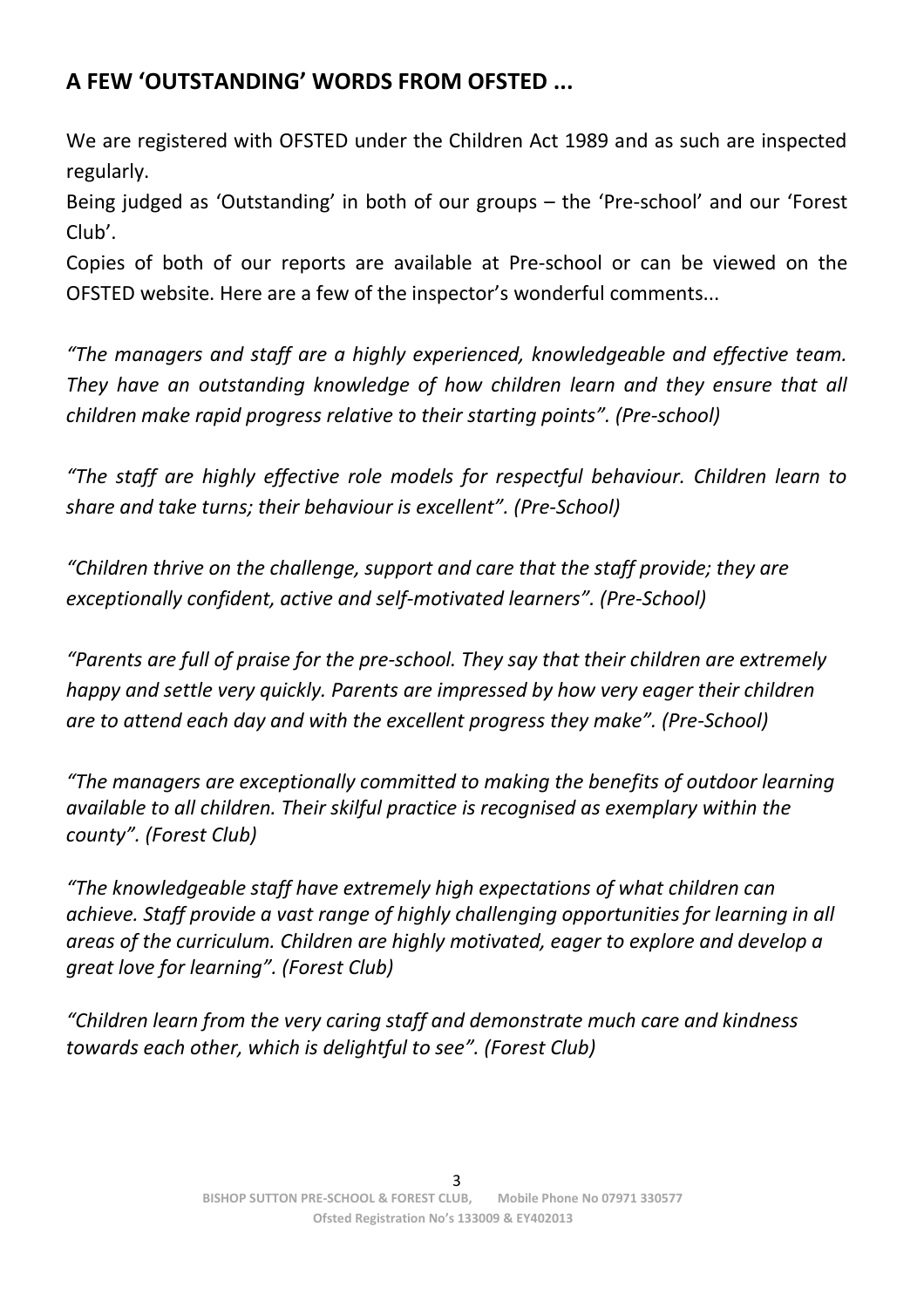# **Staffing**

| <b>Name</b>                                        | <b>Position</b>                                                   | Qualification                                                                                     |
|----------------------------------------------------|-------------------------------------------------------------------|---------------------------------------------------------------------------------------------------|
| Lin Oakley                                         | Joint Manager & Key Person                                        | PSLA Diploma in Pre-School Practice 1997                                                          |
| <b>Kate Miller</b><br>(Currently on sick<br>leave) | Joint Manager & Key Person                                        | PGCE and PGDip Early Years Teacher Status                                                         |
| Penny Rowlands                                     | Early Years Educator & Key Person.<br><b>Acting Joint Manager</b> | Diploma in Children's Learning & Development<br>(Early Years Educator)                            |
| Joanne Monelle                                     | Deputy Manager & Key Person                                       | Edexcel NVQ/Childcare (Early Years)                                                               |
| <b>Becca Sweet</b>                                 | Assistant Manager, Key Person &<br><b>Joint SENCo</b>             | <b>Edexcel BTEC National Diploma</b>                                                              |
| Jennie Gericke                                     | Early Years Educator & Key Person                                 | Edexcel NVQ in Childcare Learning & Development                                                   |
| <b>Heather Harmer</b>                              | Early Years Educator & Key Person                                 | Diploma in Early Learning & Childcare for the<br>Children and Young Peoples Workforce 2013 (CYPW) |
| Sarah Naylor                                       | Early Years Educator & Key Person                                 | (Currently training)                                                                              |
| Hannah Moores                                      | Early Years Educator & Key Person<br>Joint SENCo                  | (Currently training)                                                                              |
| Sarah Waddington                                   | Early Years Educator & Key Person                                 | (Currently training)                                                                              |
| Mel Lesage                                         | Early Years Educator & Key Person                                 | (Currently training)                                                                              |
| Clare Goldsmith                                    | Staff cover                                                       |                                                                                                   |
| Anne Lawton                                        | Volunteer & Staff cover                                           |                                                                                                   |

| Monday   | $9.30$ am - $3.30$ pm          |
|----------|--------------------------------|
| Tuesday  | 9.30am - 3.30pm                |
|          | Wednesday 9.30am - 3.30pm      |
| Thursday | 9.00am - 11.30am - Forest Club |
| Friday   | $9.30$ am - 1.00pm             |

#### **Our weekly opening times: Your Child can attend our Pre-School**

for 2.5 hour sessions/ 3.5 hour session (including lunch) or whole days

#### **Picking-up time:**

Whilst our normal finishing time is 3.30pm we are aware that some parents will have to collect siblings from primary schools with varying finish times, so with that in mind we can arrange collection times to suit you between 3.00pm & 3.30pm.

**Lunch Time:** The children bring their own packed lunch and drink. The children enjoy sitting down together and socialising while they eat. We use this time to talk with them and discuss, good hand washing & hygiene, and healthy eating, in an informal setting.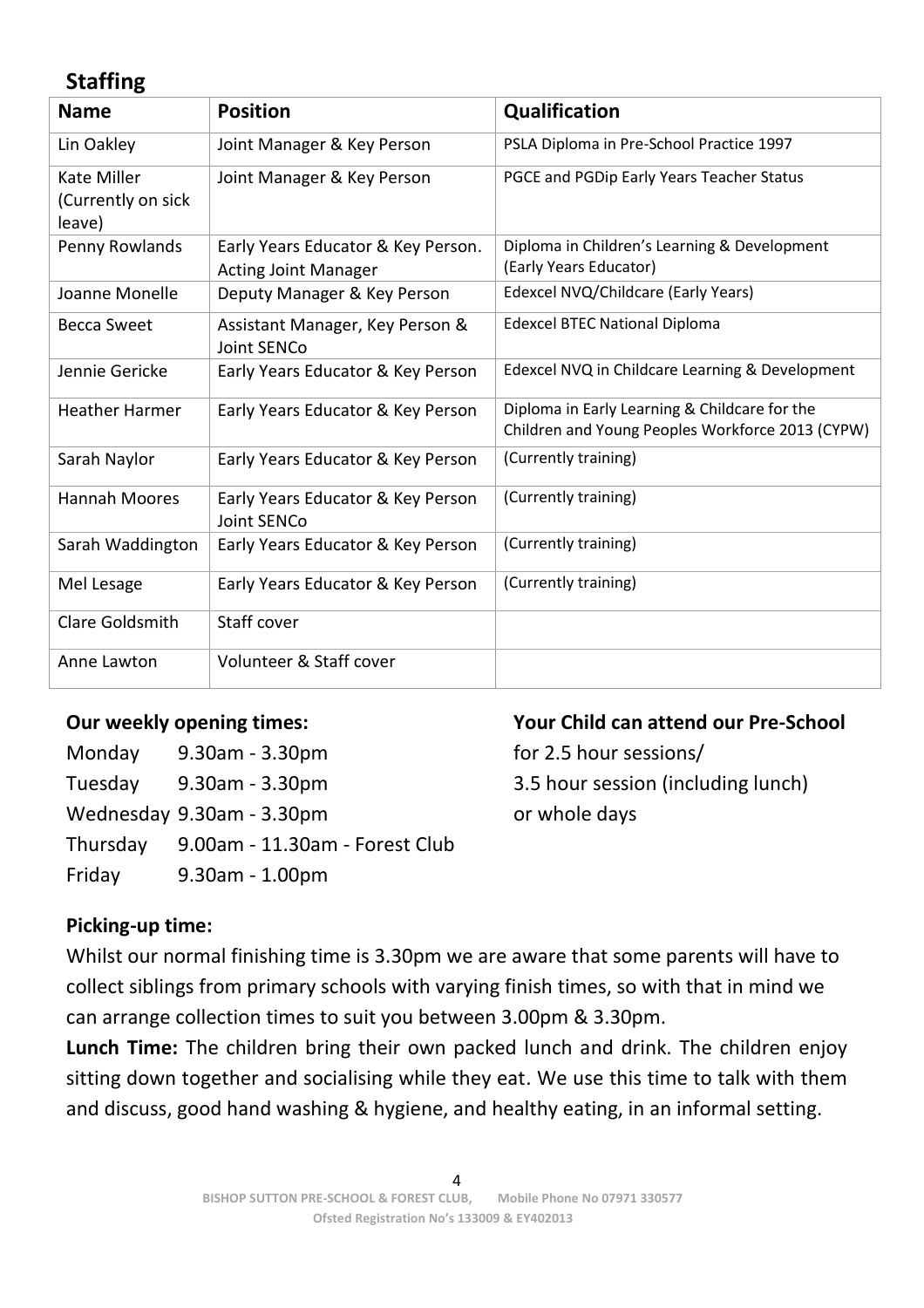# **WHAT WE OFFER YOUR CHILD**

We believe that the most important thing we can offer your child is fun and friendship. A friendly and welcoming environment and the individual care and attention made possible for us to combine fun and learning so that your child enjoys every moment of their time with us.

We follow the Early Years Foundation Stage (EYFS) which sets out the standards for Learning Development and Care for children from birth to five. This is heavily centred on child initiated learning. We use children's interests, passions and desires to plan and create an appealing, relevant and inspiring learning environment.

"It is important to remember that no plan that is written weeks in advance can include a group's interest in a spider's web on a frosty morning or a particular child's interest in transporting small objects in a favourite blue bucket. These interests can lead to some powerful learning" (*source DCSF Early Years Foundation Stage May 2008)*

We also have 'show and tell' opportunities, where children are encouraged to bring an item to talk about. This also helps us to discover more about your child and their current interests.

Letters & Sounds: 'Jolly Phonics' and 'Read Write Inc' are taught, which familiarises the children with the letter names, sounds and characters from these schemes.

#### **Facilities:**

As well as our spacious, dedicated school room we have two outside play areas. The front area is grassed – lovely for spontaneous outdoor activities and the fenced back area, which is hard landscaped, plus a little tranquil seating and table area with plants. The large area is particularly suitable for running, riding on bikes, climbing equipment, obstacle courses, mud kitchen and den making, plus many more open-ended and exploratory resources that the children can access from our resources sheds, to continue their rich learning opportunities outdoors. We have free flow to the outside for most of each session, even on colder and wet days. So we ask parents/carers to make sure children bring a coat and/or jumper to put on if needed, to wear under the waterproofs if required.

#### **Activities on offer at each session include:**

| Home corner             | Paint, glue and messy activities    |
|-------------------------|-------------------------------------|
| Dressing up             | <b>Story Making</b>                 |
| Dramatic role Play area | Books and cosy corner               |
| Songs and rhymes        | Construction and building activitie |
| CD player & CD'         | <b>Musical instruments</b>          |
| Laptop and ICT toys     | Problem solving                     |
| Gravel/digging area     | <b>Books and Stories</b>            |

Mark Making Mud Kitchen Accessible resources Garden area Climbing & balancing Discovery areas Songs and rhymes Construction and building and building activities Outdoor play Den building Sand and water Loose parts Small world toys Free choice play Free flow indoors/outdoors

5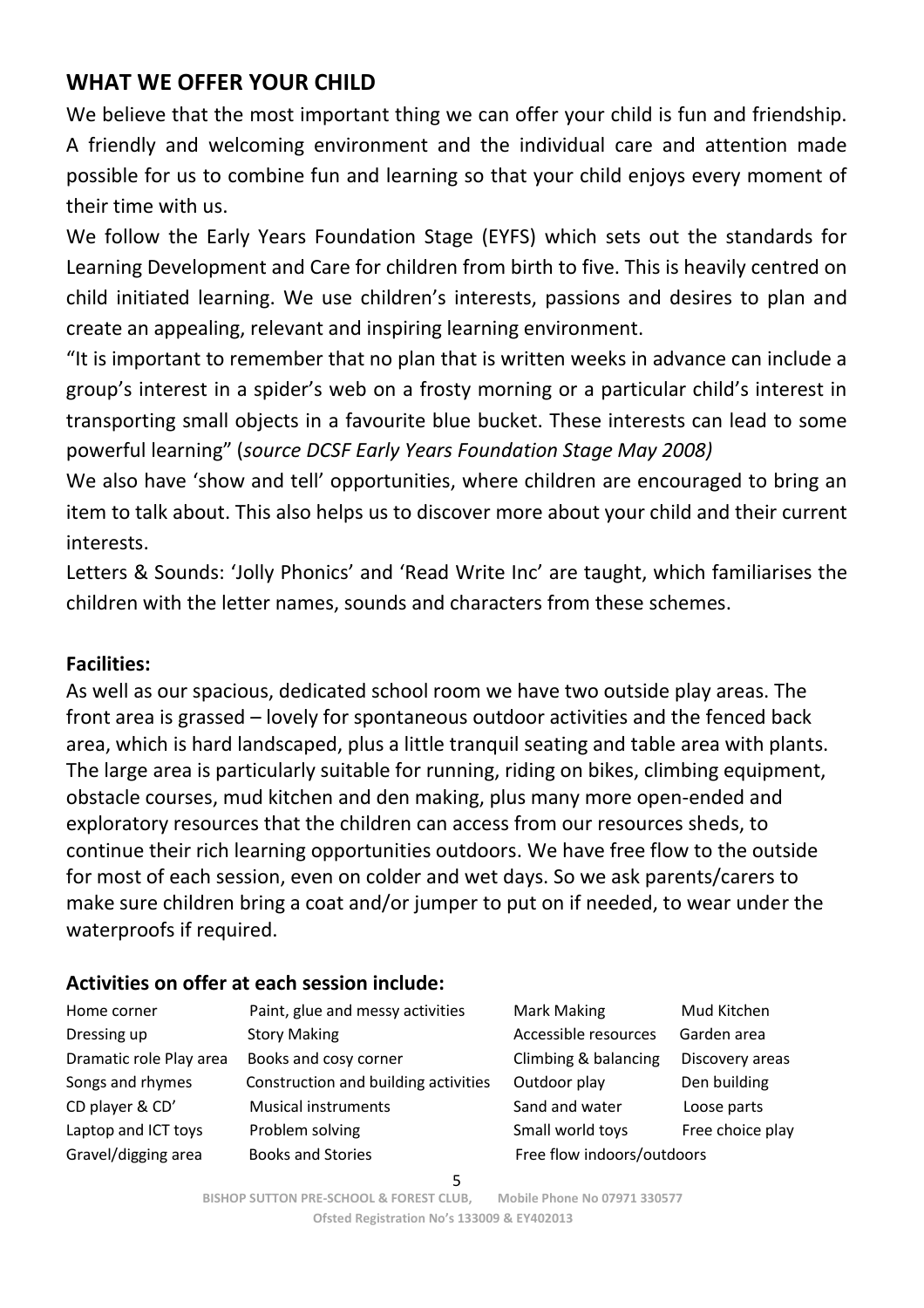# **Key Person:**

Our Key Person system gives each member of staff particular responsibility for just a few children. Each child has one special adult to relate to, which makes settling into the group much easier for your child and will maintain links with you to make sure your child is well supported in reaching their full potential.

## **Learning Diaries:**

Our Learning Diaries are an innovation that really captures the imagination. Especially popular with both Parents/Carers and the children. The diaries are a record system in which regular observations of the children are made. They are an opportunity for you to get an insight into your child's life at Pre-School and a lasting reminder of their time at Pre-School for you child. Starting from their interest we make written observations, and include many photographs showing your child's progress and achievements. It can be anything from a snippet of a conversation to a learning process that may not have an end result. Parental input is welcomed and valued.

The Learning Diary is your property, and is kept at Pre-School (though we do offer for you to take them home to look at and share with your child) It will be given to you to keep when your child leaves us to go to school.

#### **Progress Check at age two:**

The EYFS requires that we supply Parents/carers with a written summary of their child's development in the three prime areas of learning and development; Personal, Social & Emotional, Physical Development and Communication & Language. Your child's Key Person will complete this using information from observational assessments carried out as part of our everyday practice, taking account of the views and contributions of parents and other professionals.

#### **Special Needs:**

We run with a high ratio of adults to children. This enables us to provide quality attention for all children. Each child is able to progress at his or her own rate in all areas of development, and this is true for children with or without disabilities or learning difficulties. Our staff are experienced in working closely with professionals across the range of special needs, please talk to Kate Miller (our Special Educational Needs Coordinator) or your child's Key Person.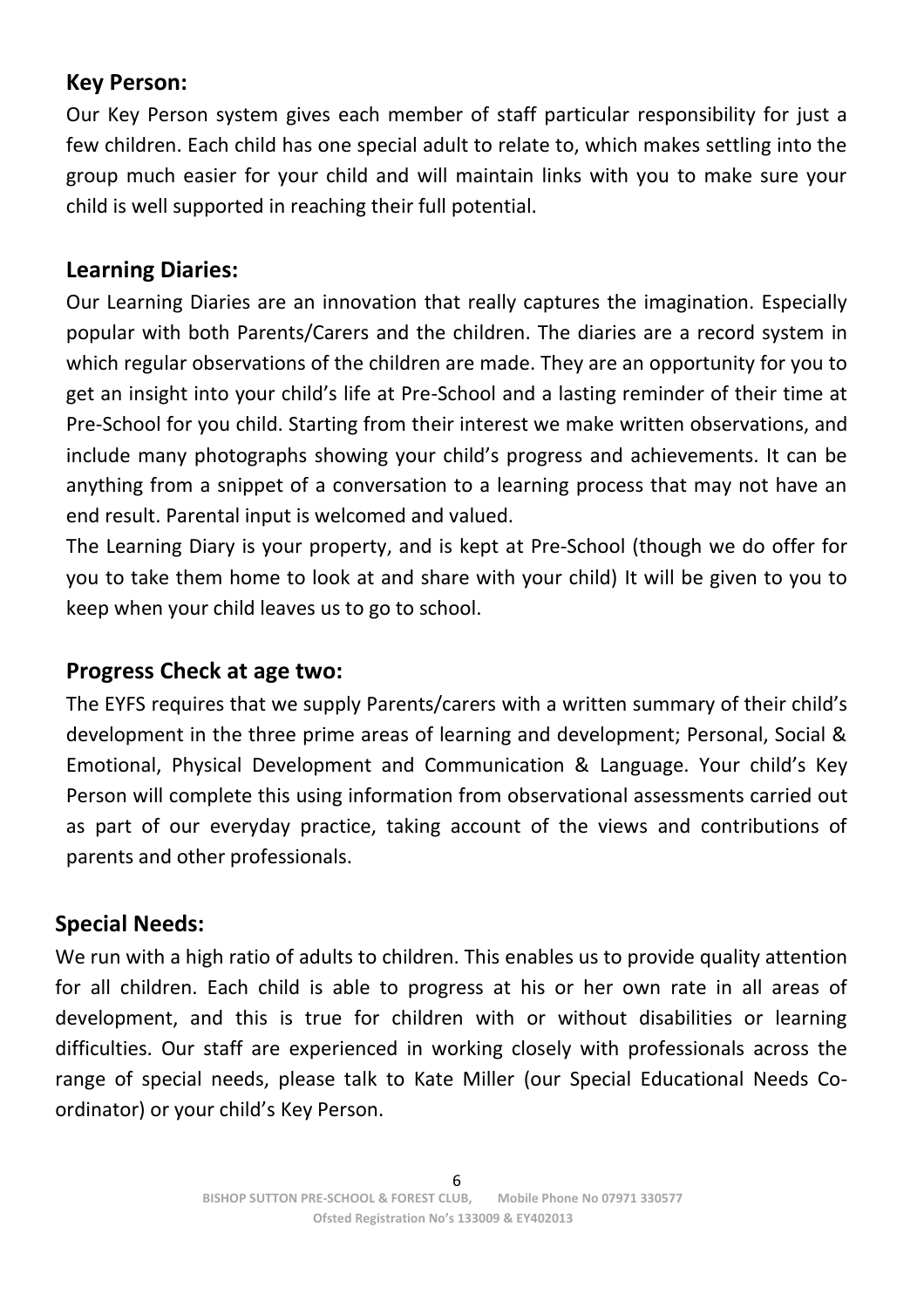# **Food:**

To make sure they have enough energy to get the most out of Pre-school the children are given a drink of milk (unless specifically requested otherwise) and a healthy snack part way each session. Snacks vary and children will be introduced to foods from a range of cultures and countries

## **PARENTS & CARERS**

As parents and carers, you are the child's first teacher and the support and encouragement you provide are important, especially through the early years of a child's educational life. We look forward to working closely with you. Parents are welcome to:

- Contribute to their child's Learning Diary
- Take part in the management of Pre-school
- Assist with fund raising
- Represent the Pre-school at branch and country activities of the Early Years Alliance
- Attend open meetings of the Early Years Alliance
- Attend training courses, workshops and conferences organised by B&NES and the Early Years Alliance.

# **Clothing:**

Sweatshirts and T-shirts with the pre-school logo can be ordered, though they are not compulsory and children are welcome to wear whatever they like, although parents are advised that paint, glue, water and mud (!) are provided daily, so clean clothes cannot be guaranteed. We therefore ask that children are suitably dressed.

As it is good for children to practise the skills that will make them independent simple clothes that they can handle is a good idea. A spare pair of clothes in a named bag is also useful for any little accidents! We provide wet weather gear for water play and rainy days and ask that you provide your child with suitable a warm winter coat on colder days.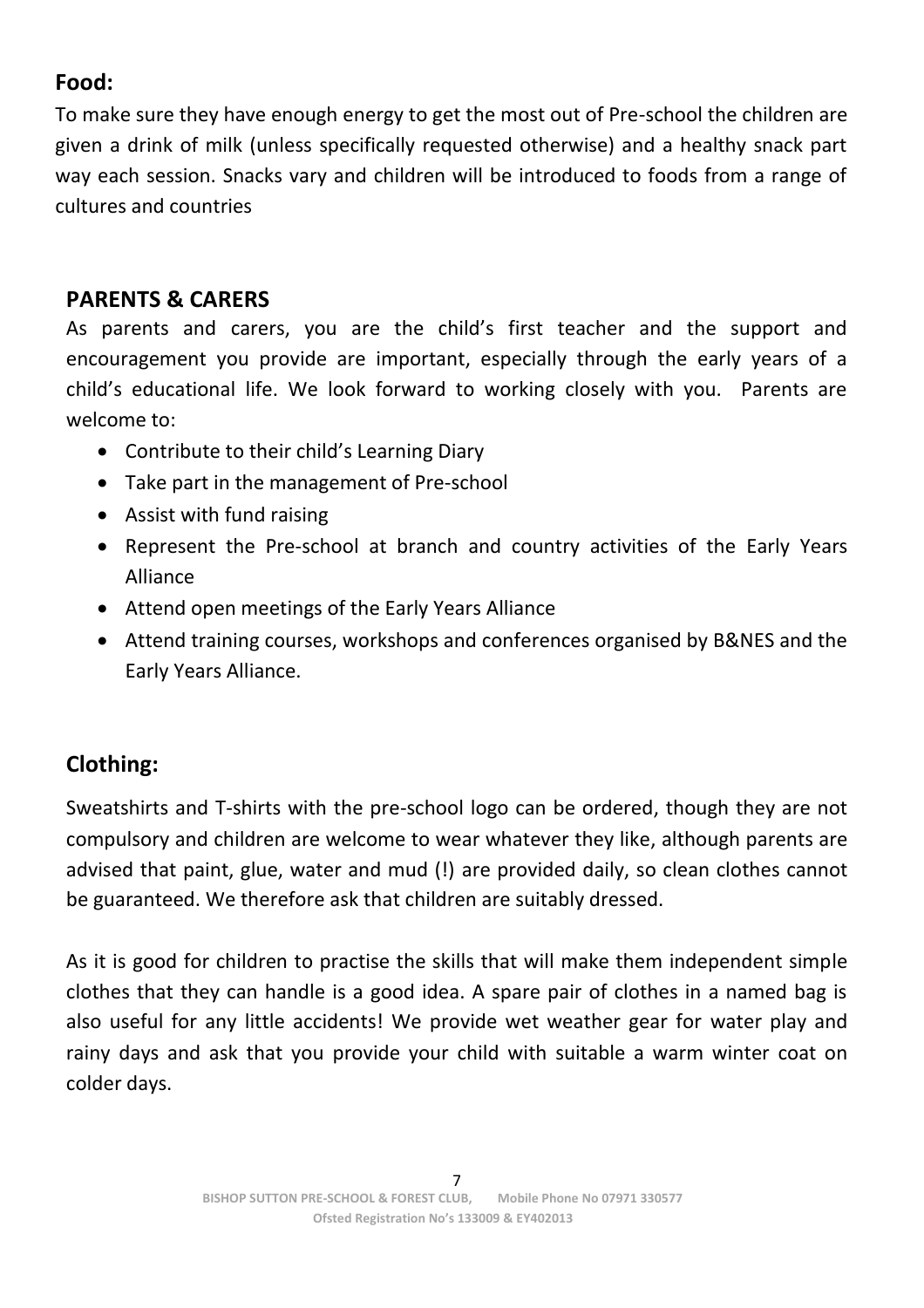

# **Bishop Sutton Pre-School Forest Club**

Forest School is about exploring and experiencing the natural world through practical activities. The children go out in all weathers, all year round, exploring and learning from the seasons and changes in the environment.

Forest Club's learning environment provides opportunities for children to develop selfconfidence, to form positive relationships with others, to learn to co-operate and work with the other children and adults and to develop strategies in order to take risks within the boundaries of safety.

Activities will include: Dens and building, bug hunting, collecting, sorting and problem solving. Mark making, drawing and maps. Using tools. Mud Kitchen. Listening, singing, stories & rhymes, and Story Making. Kelly kettles and campfires. Noting and exploring the changes in the seasons. Investigating all the natural flora and fauna in the environment. Observing growth and decay.

Bishop Sutton Pre-School Forest Club is located in the wonderful conservation area within the grounds of Bishop Sutton Primary School.

To be eligible to attend Bishop Sutton Forest Club your child must be in their 'Pre-School' year and currently attending, or also attend, Bishop Sutton Pre-School

#### *THERE IS NO SUCH THING AS BAD WEATHER, ONLY BAD CLOTHING!*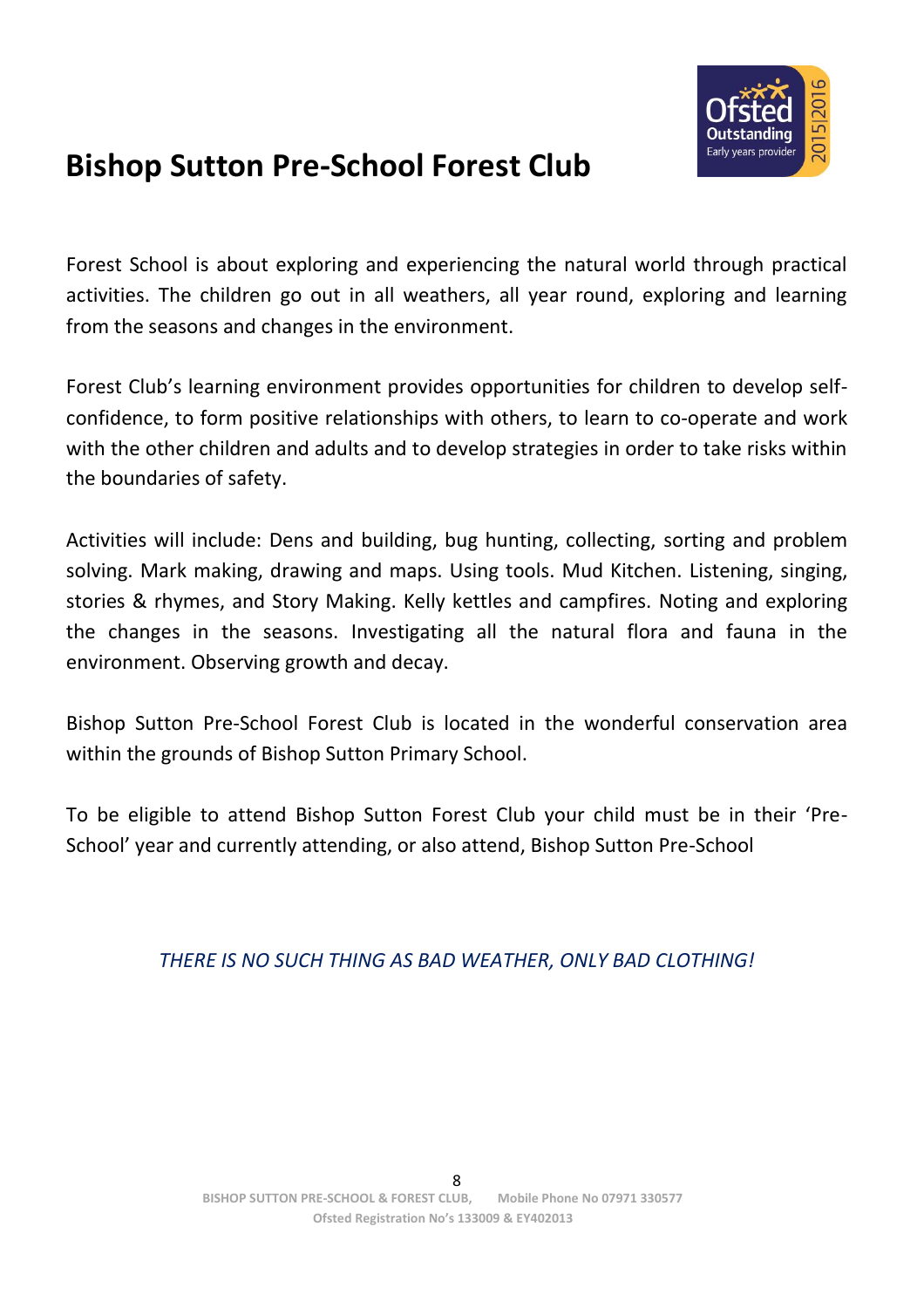# **FEES AND GRANTS**

As of April 2022, **our fees** are £4.80 per hour.

Once in receipt of the EYE (Early Years Entitlement), there is a charge of £2.20 per session for consumables. We also have a 'Green Space' charge of £2.50 per session for our Forest Club.

Fees are payable termly and are non-refundable for casual absences. Staffing is arranged to ensure correct adult to child ratios, therefore we require a full terms notice should your child no longer need a place.

Fees due will be billed and payable during this period. In cases of prolonged absence or hospitalisation, Parents should consult the committee about fee payment.

A late payment fee of £20 is charged for fees that remain unpaid after 30 days of the invoice date. Persistent non-payment will mean loss of place.

If you would like to discuss payment options, please speak to one of the Pre-School Managers.

We charge an initial **£25.00 Administration fee** for all new starters.

We offer **Ad hoc sessions**, space permitting, which is charged at £5 per hour – please see a member of staff for availability.

| As of September 2022, the fees with be: |       |  |  |  |
|-----------------------------------------|-------|--|--|--|
| Price per hour                          | £5.30 |  |  |  |
| Consumables per session                 | £2.50 |  |  |  |
| Ad hoc sessions                         | £6.00 |  |  |  |
| Green space (Forest Club)               | £3.00 |  |  |  |
| Starting administration fee             | £30   |  |  |  |
| Late payments on fees                   | £20   |  |  |  |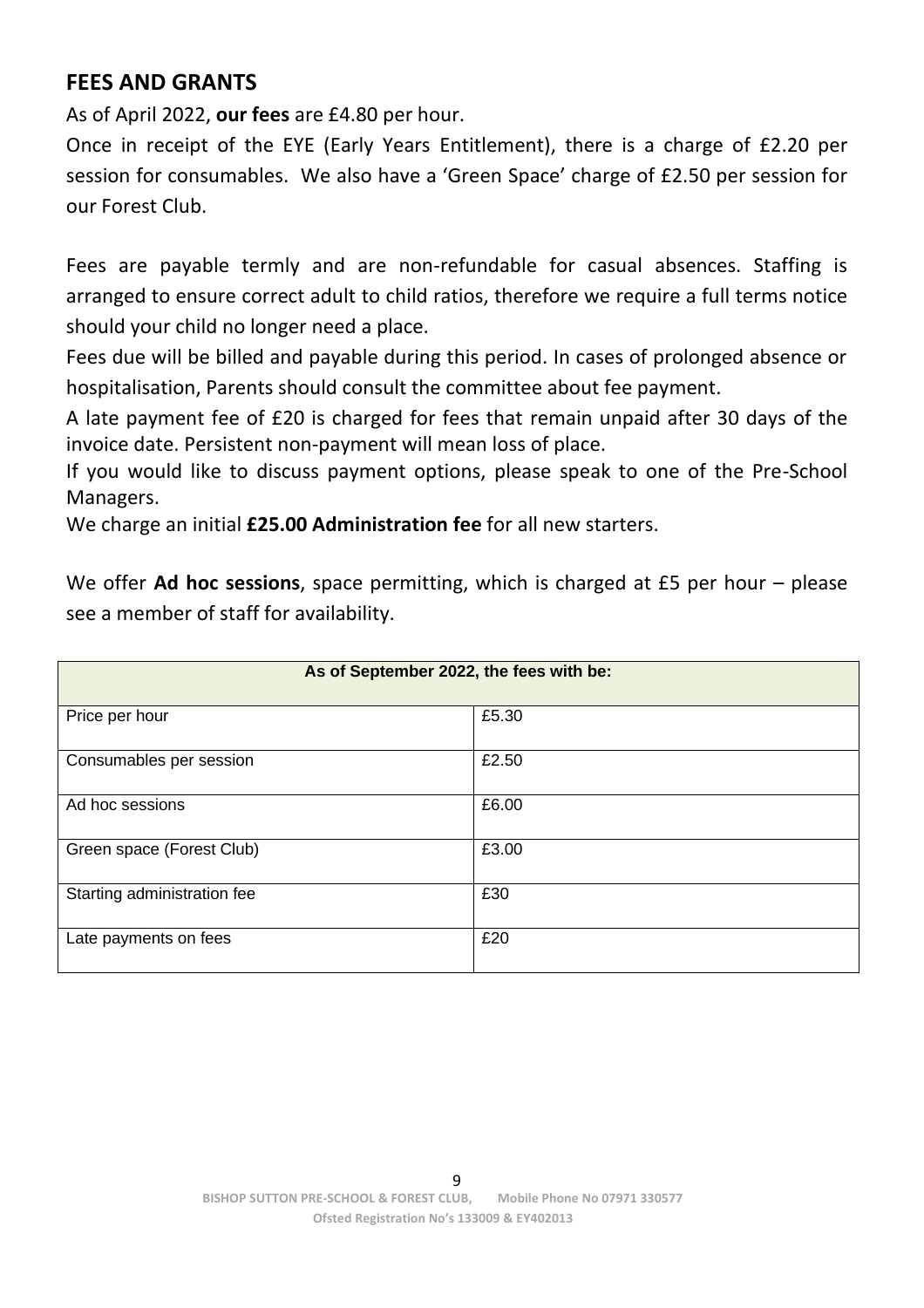#### **Early Years Entitlement**

From the term after your child's  $3<sup>rd</sup>$  birthday the Government contributes a grant towards your child's education.

We at Bishop Sutton Pre-School & Forest Club offer the Universal **15 hour Early Years Entitlement**. We do not offer the Extended Entitlement of 30 hours. We charge for any additional hours taken with us over the 15 hours per week entitlement. If you are eligible for the 30 hours Entitlement, you can use this over 2 providers, or you can nominate which group receives the grant. To see if you are eligible please check this information with HMRC at [www.childcarechoices.gov.uk](http://www.childcarechoices.gov.uk/)

Our setting is also registered to receive the 2 Year Old Funding for children who meet the Local Authority's eligibility criteria.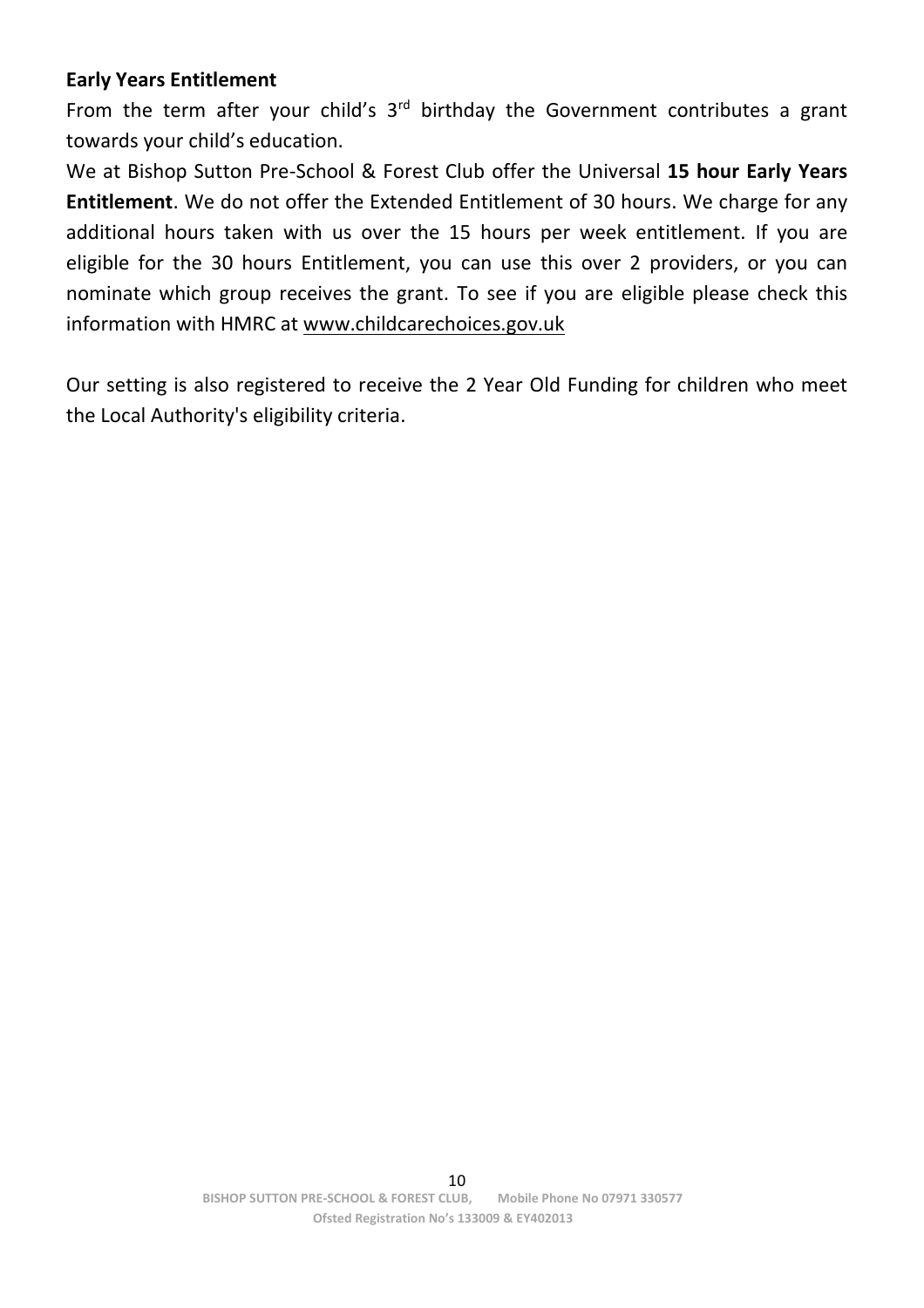#### OTHER INFORMATION

#### **Clothes:**

Removable garments should be clearly labelled, as the committee accepts no responsibility for lost items.

#### **Sun Cream:**

During the summer we ask that your child is adequately protected with sun-screen which has been applied at home. As and when necessary we will re-apply sun-screen. We use the Pre-School sun-screen, or alternatively you may provide your own sunscreen which will need to be clearly named.

#### **Lunch Boxes:**

We promote healthy eating by encouraging the children to eat sandwiches, fruit and yogurts etc first. Please be aware that foods such as cherry tomatoes and grapes may be a choking hazard and we ask that you cut them in half, length ways, before adding them to their lunch box. Lunch boxes must be clearly named and where parents require foods to be refrigerated they must be labelled and handed to a member of staff. We ask you to place the lunch boxes in the lunch trolley in the lobby when you arrive.

#### **Illness/Immunisations:**

We prefer children to have been immunised against Diphtheria, Polio and Tetanus and SHOULD NOT attend if suffering from in infectious diseases or conditions.

#### **Management and administration**

The Pre-school is run by an elected committee which ensures that major decision making is in the hands of the parents who use the group. All members of the committee undertake Disclosure and Barring Service (DBS) checks. The committee is responsible for reviewing both policy and practice, and the employment and appraisal of members of staff. Our Annual General Meeting, at which the committee for the following year are elected, is held in June/July. Parents will be informed in good time so they are able to attend. The roles of committee members are displayed on the notice board at Preschool.

Please let us know if you would like to join our committee or help at fundraising events.